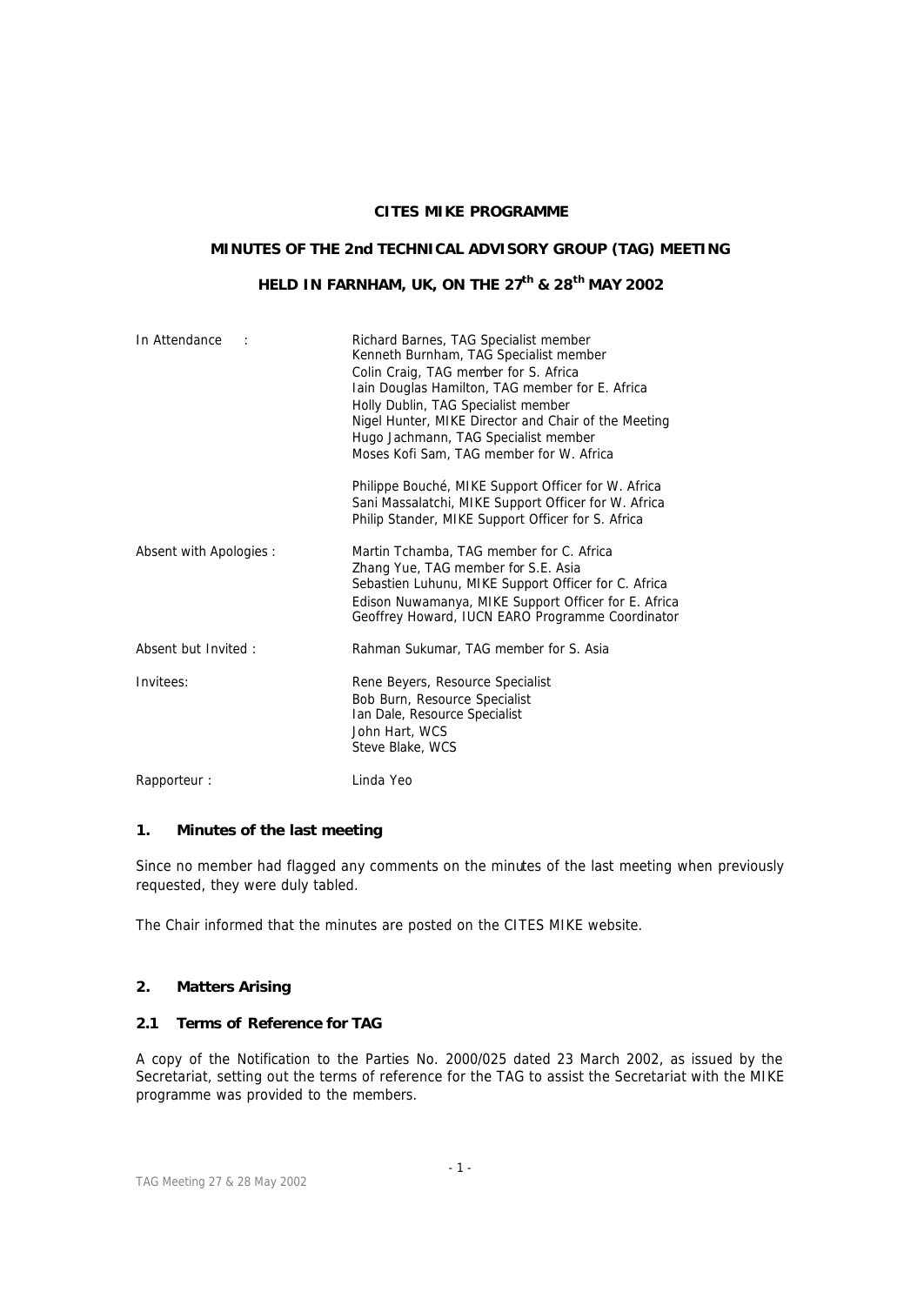## **2.2 Progress Reports on MIKE Implementation**

## *2.2.1 Africa*

An account of the progress of MIKE implementation was given by the Sub-regional Support Officers (SSOs) for their respective regions, Mr Philip Stander, Mr Philippe Bouché and Mr Sani Massalatchi.

On behalf of the SSOs for East and Central Africa, who had been unable to attend this meeting due to immigration visa issues, the Director presented an account of the progress of MIKE implementation in these two sub-regions.

From the various GPS and LEM training workshops that have taken place in each sub-regions since Ja nuary, the following issues were flagged:

- i. In Southern Africa sub-region, GPS training is now underway in all the Range states, except the sites in Zambia and Zimbabwe where there is a lack of ready communication between site and the MIKE SSOs;
- ii. In relation to the lack of contact with the relevant wildlife authorities in Nigeria to kickstart on MIKE implementation, Mr Moses Kofi-Sam offered to link the Ghana focal point in the Nigerian wildlife authority with Mr Philip Bouché and Mr Sani Massalatchi (West Africa sub-region);
- iii. The need to obtain further funding to increase the number of GPS equipment available to the field rangers (currently at 2 GPS per site), particular in sites where patrol contingents are large; and
- iv. The pros and cons of the Garmin e-Trex compared with the Garmin 12 were discussed. Two operational limitations vis-à-vis the protocols required in the LEM forms were highlighted. These were the lack of being able to set a time frequency for getting way points automatically on the track-log as well as the inability to record the time of each way-point log in the e-Trexes and when downloading.

It was decided that the SSOs should report the technical limitations of the e-Trexes to the Central Co-ordinating Unit (CCU). The Director would then approach the manufacturer on suggested technical modifications to the e-Trex, as well as investigating sponsorship possibilities for further purchases.

In the context of forest patrols, it was agreed that the current e-Trexes should be used by turning on the GPS at the outset, keeping it on, and getting a track way point every half-hour.

The SSOs are currently conducting in-depth training sessions at individual sites in the Range states. With the procurement of equipment in place<sup>\*</sup>, the next step would be for the SSOs in the various sub-regions to commence the Data Management Process once the monthly LEM reports flow.

<sup>∗</sup> The procurement of computer hardware, software and power supply equipment for distribution to the sites is currently underway and this tender process is assisted by Wildlife Conservation Society (WCS) in the United States.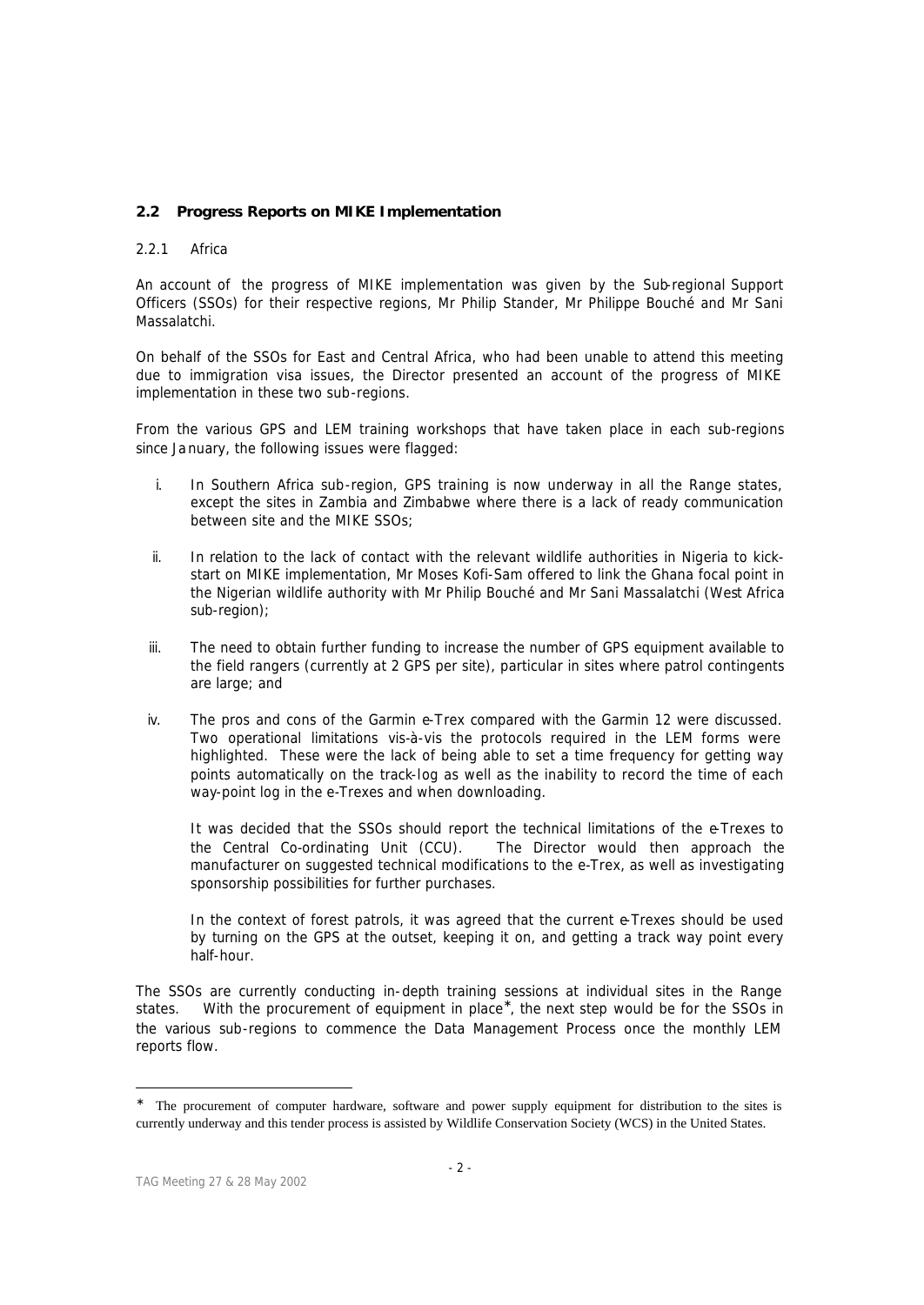A Regional meeting has been scheduled for September 2002 in Nairobi, to be attended by the Directors and National Officers of the Range states, with the aim of presenting a draft progress report in preparation for CoP 12. The focus of this meeting will be on implementation progress, rather than technical issues or trends. As such, the TAG members are not expected but are welcomed to attend this Regional meeting.

## *2.2.2 Asia*

The Director reported on the results of his recent visit to the United States with the Deputy Secretary General of the CITES Secretariat (Dr Jim Armstrong).

"In-principle" agreements have been reached with WCS and Conservation International (CI) to partner MIKE in Asia, as well as in Africa. A funding proposal is scheduled for submission in June 2002 to the Asian Elephant Conservation Fund and CEPF fund for implementing MIKE in S. E. Asia.

In the context of South-east Asia, sites have been discussed but no pilot project is planned. The funding proposal to the USFWS presents a real possibility of having funds secured to enable a 2 year phase I implementation start-up before the CoP 12. This leaves South Asia (India, Sri Lanka, Nepal, Bhutan and Bangladesh). The plan is for the Director to visit India to discuss MIKE implementation in August or October.

The TAG agreed with the recommendation by Dr Holly Dublin that the representatives of Asia be invited to the Regional meeting scheduled for September in Nairobi, as part of the overall process of engagement in the MIKE process.

## **3. ANALYTICAL FRAMEWORK AND DATA MANAGEMENT**

Mr Rene Beyers gave a progress report on the analytical framework and data management system development.

## **3.1 Data Capture and Data Flow**

In the analysis of Data Capture and Data Flow, the TAG stressed the necessity that all raw data, though it will be captured and a copy maintained at the site (and possibly the national level, as desired), must also be transferred all the way up to the Central Coordination Unit for the purpose of analysis. It is anticipated that data collection, especially in the early stages of the operation of MIKE, will build up over time and that some subsidiary variables will need to be obtained and updated at the national level. The agreements made to date concerning data capture, handling and analysis at each level (site, national, sub-regional, continental) and who is responsible for each, will be reinforced.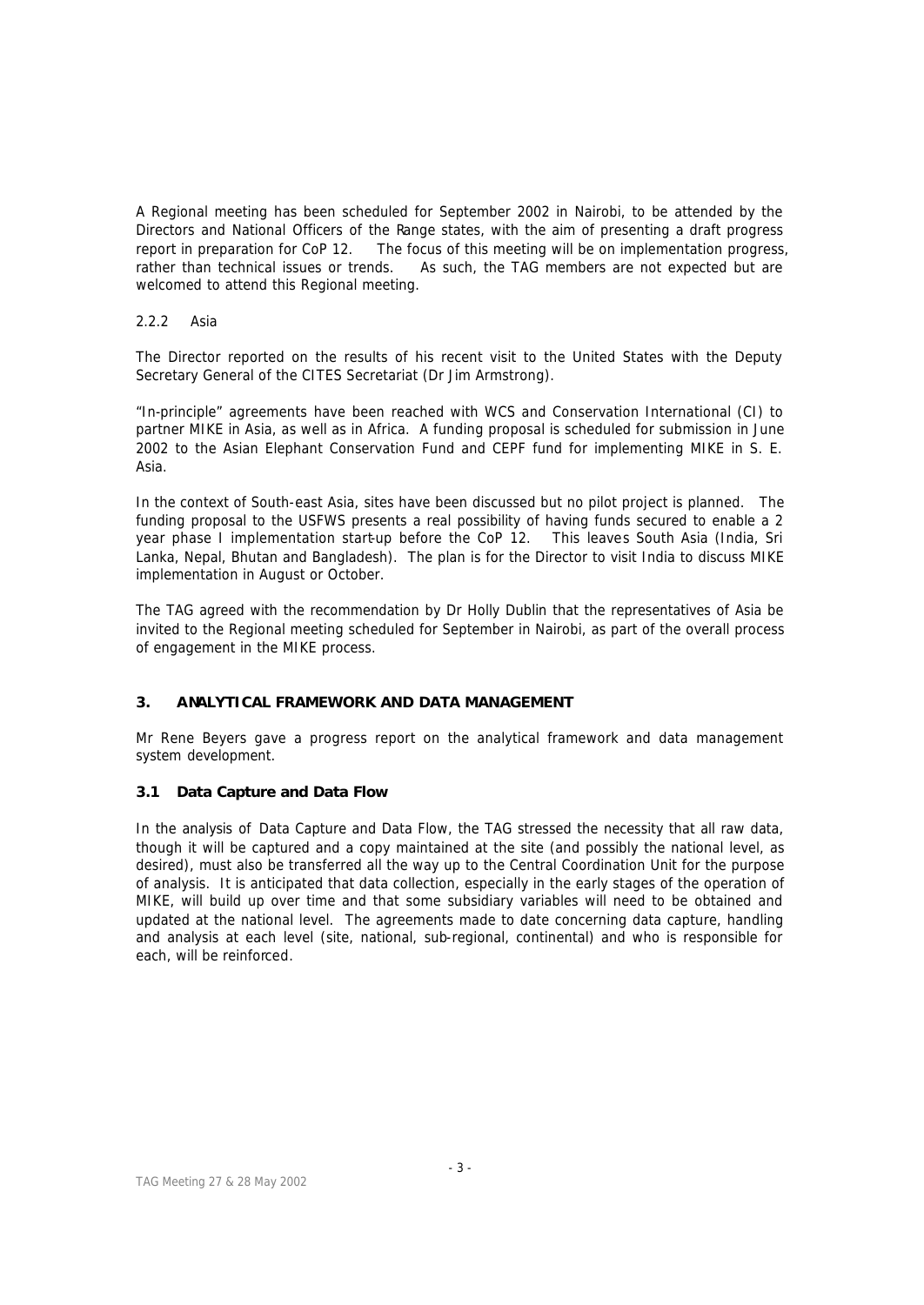## **3.2 MIKE Database Design**

In terms of the MIKE Database Design, it was confirmed that a single, integrated database has been designed which includes data on elephant population estimates, illegal killing (carcasses and other signs), patrol effort, and the factors which may influence illegal activities.

The software used for the database will be Microsoft Access combined with ESRI ArcView 8.1+.

## **3.3 Law Enforcement Effort**

In the Law Enforcement Effort, law enforcement data are to be used for two purposes:

- a. to determine the effectiveness of law enforcement effort at the site level, and
- b. as an independent variable/factor in the analysis of data on the illegal killing of elephants.

In seeking appropriate methods of assessing the effectiveness of law enforcement, the use of "catch-effort" models that have been developed in relation to single sites were examined. It was noted that the existing methods are not easily generalised to deal with the multiple-site design of MIKE, which is characterised by different conditions and enforcement practices in the different sites. Furthermore, to produce combined estimates across sites imposes the need for measures which are standardised for enforcement effort and this in turn implies the need for a generally applicable measure (or index) of effort. The development of this measure requires further investigation and refinement using real data from the sites.

## **3.4 Overall Statistical Analysis of MIKE Data**

In the Overall Statistical Analysis of MIKE Data, the use of spatial modelling has been suggested as a foundation for the analysis of MIKE data, including relating factors such as distance from roads, patrol effort, villages, logging activity, etc. to illegal killing of elephants.

It was further suggested that this approach could be used in the analysis of information from the population surveys as well as the carcass data. The TAG supported this approach and agreed to continue to explore the use of spatio-temporal modelling.

However, since this methodology is under development and requires further refinement, the Director was requested to liaise with those undertaking R & D in this field and to optimise the use of MIKE resources.

It was also recognised that the development of this approach, as it pertains to MIKE, would be greatly aided using real data, including geo-referenced information on various factors.

It was agreed, therefore, that existing data from three MIKE sites will be made available for this purpose.

The TAG encouraged the Director to develop realistic solutions based on the recommendations above, with the objective of providing TAG with a clear framework for their consideration as soon as possible and for enabling the Director to present a clear plan of the framework for the data analysis in his progress report to the next COP.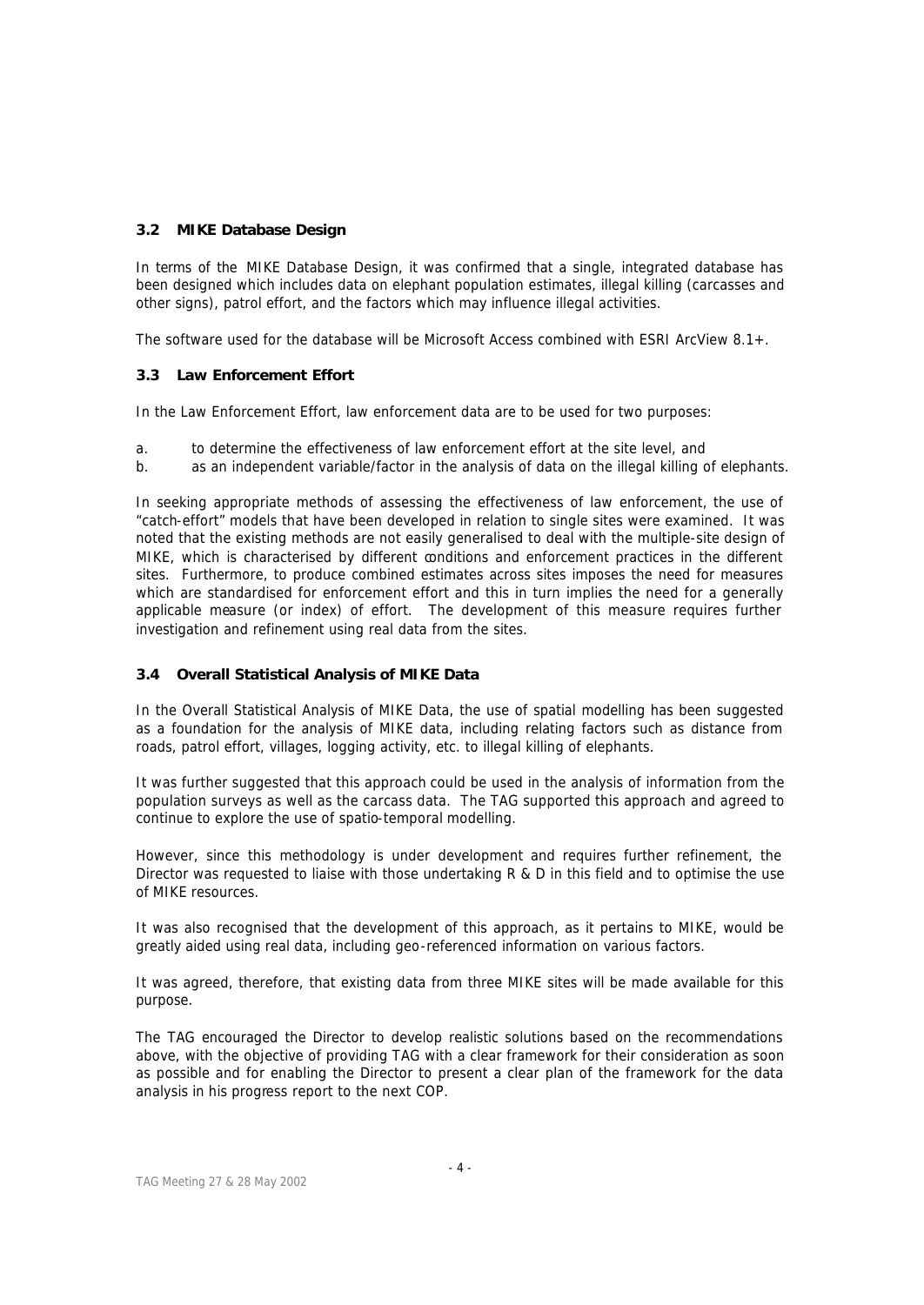## **4. LEM FORMS**

The LEM patrol form was raised with the TAG because of further feedback from the Data Analysis process and from the Sub-regional training workshops.

## **4.1 Patrol Form**

In revisiting the Patrol forms, the TAG reconfirmed that the Observation Sheet be retained with the addition of some indirect measures appropriate to the forest patrols that the current form provides for.

Secondly, the TAG reconfirmed that it saw references to Habitat Types in the method of patrolling as significant only in terms of "visibility" and that this variable should be treated as a change of patrol leg issue, rather than as a change of condition within a patrol leg.

It was also confirmed that the Live Animal Form was a voluntary form.

In formulating the LEM forms, the TAG reiterated that the need to strike the balance between simplicity and keeping the right information for analysis was important.

## **4.2 Patrol Debriefing**

On the recommendation of adding a 'quality assessment of information' during the debriefing, a concept that is used in the ETIS Forms, the decision of the TAG was that this would be best left to the assessment by the Site Officers.

## **5. POPULATION SURVEYS**

## **5.1 Survey Standards**

## *5.1.1 Aerial Survey Standards*

The draft document titled "Aerial Survey Standards" by Dr Colin Craig was presented to the members for discussions.

The TAG tabled various suggestions towards improving the aerial survey standards. A working group comprising Dr Craig, Dr Douglas-Hamilton, Dr Dublin and Mr Philippe Bouché was formed to integrate the various comments and suggestions into a revised draft of the survey standards, which shall be resubmitted to the TAG members by electronic mail for further input.

It was recommended that the existing aerial survey data sheets previously approved by the TAG be incorporated to the draft aerial survey standards, and that the Director should obtain and forward these data sheets to Dr Craig after the meeting.

## *5.1.2 Forest Survey Standards*

It was noted that Dr Richard Barnes was spearheading the development of similar standards for forest population surveys and the draft of these standards would be circulated to the TAG for comment, as soon as it is received by the Director from Dr Barnes.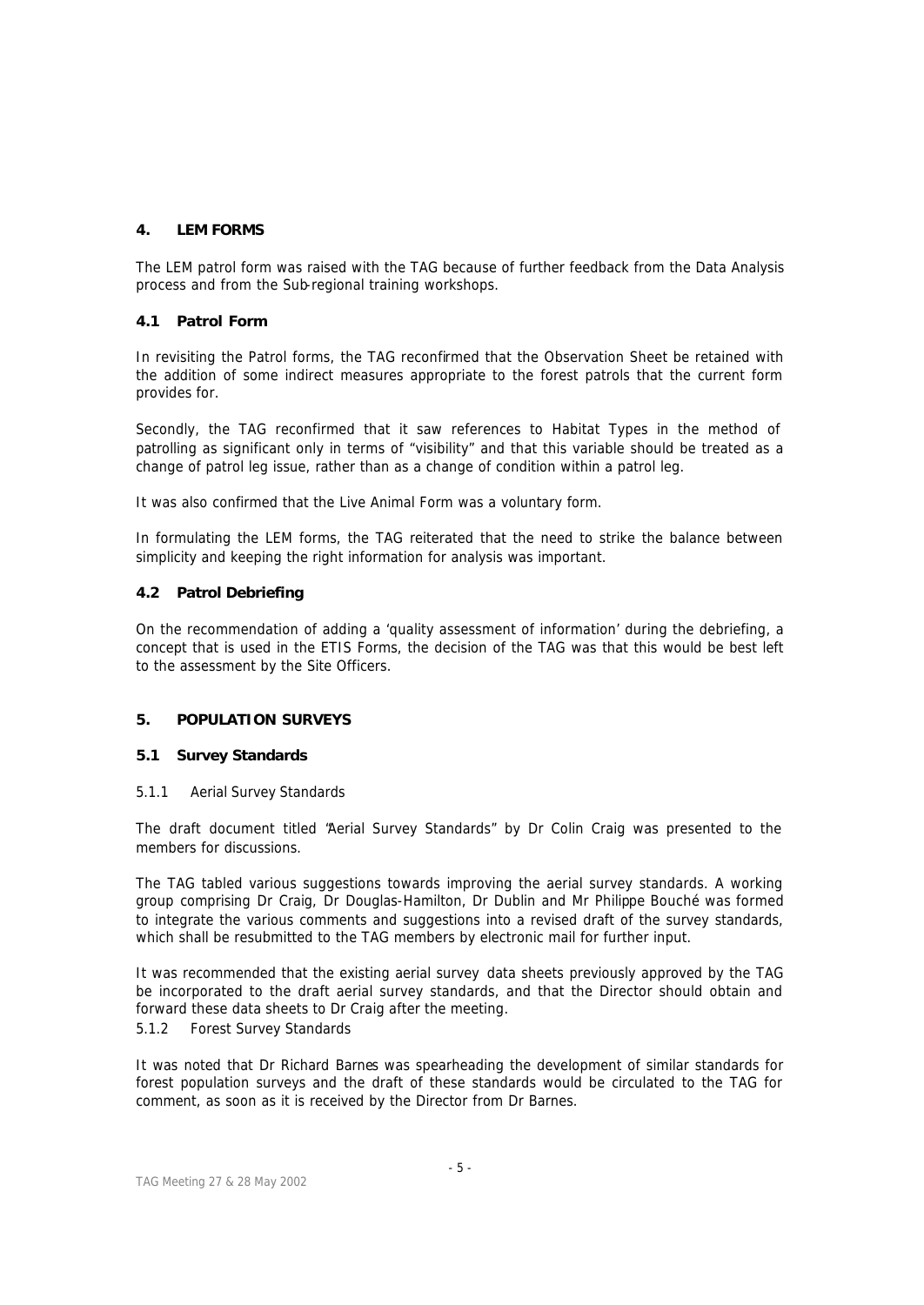## **5.2 Survey Effort**

In the context of the survey effort required in population surveys, the TAG discussed in detail the two appendices which formed part of the draft aerial survey standards (Appendix 1: Required Survey Effort – *Effort to detect population change* and *Power to detect a change in mortality rate* and Appendix 2: Optimal Allocation of Survey Effort).

A presentation was also given by Dr Barnes on the survey effort required in forest population surveys.

The issue of "Effort vs Power" was deliberated at length by the TAG. It was subsequently agreed that this issue should not form part of the survey standards and that appendices 1 and 2 should be removed from the draft aerial survey standards written by Dr Craig.

It was further agreed that the issue of survey effort be dscussed separately by a working group comprising Dr Craig, Dr Barnes, Dr Burnham, Dr Hart and Dr Burn. Following the discussions of this working group, it was agreed that revised drafts of the survey effort required in aerial and forest population surveys be submitted by Dr Craig and Dr Barnes to the TAG for review.

## **5.3 Peer Review**

The review of the survey standards and survey effort by the TAG will continue by email dialogue till a unified position is achieved.

It was proposed by Dr Dublin that once these drafts are agreed to by the TAG members, the CCU should make arrangements for these drafts to be posted on the website to facilitate a process for constructive and wider peer review.

# **6. NEW TECHNIQUES AND TECHNOLOGIES**

## **6.1 Distance Sampling Technique**

It was noted that the reports on the work undertaken on distance sampling technique in Botswana were still being awaited. Dr Ken Burnham, however, was able to share with the TAG members, the origins of distance sampling technique used in relation to low frequency sightings of marine mammals in the United States. He went on to explain some of the problems of relating this technique to high frequency situations. He also recognized the advantages and disadvantages which had been flagged by the members at the previous TAG meeting of using this technique in the context of elephant population aerial surveys.

It was concluded that Dr Hugo Jachmann should try and obtain the Botswana reports relating to the use of distance sampling and these data would be examined by both Dr Jachmann and Dr Burnham with the aim of reporting their findings to the TAG members at the next meeting.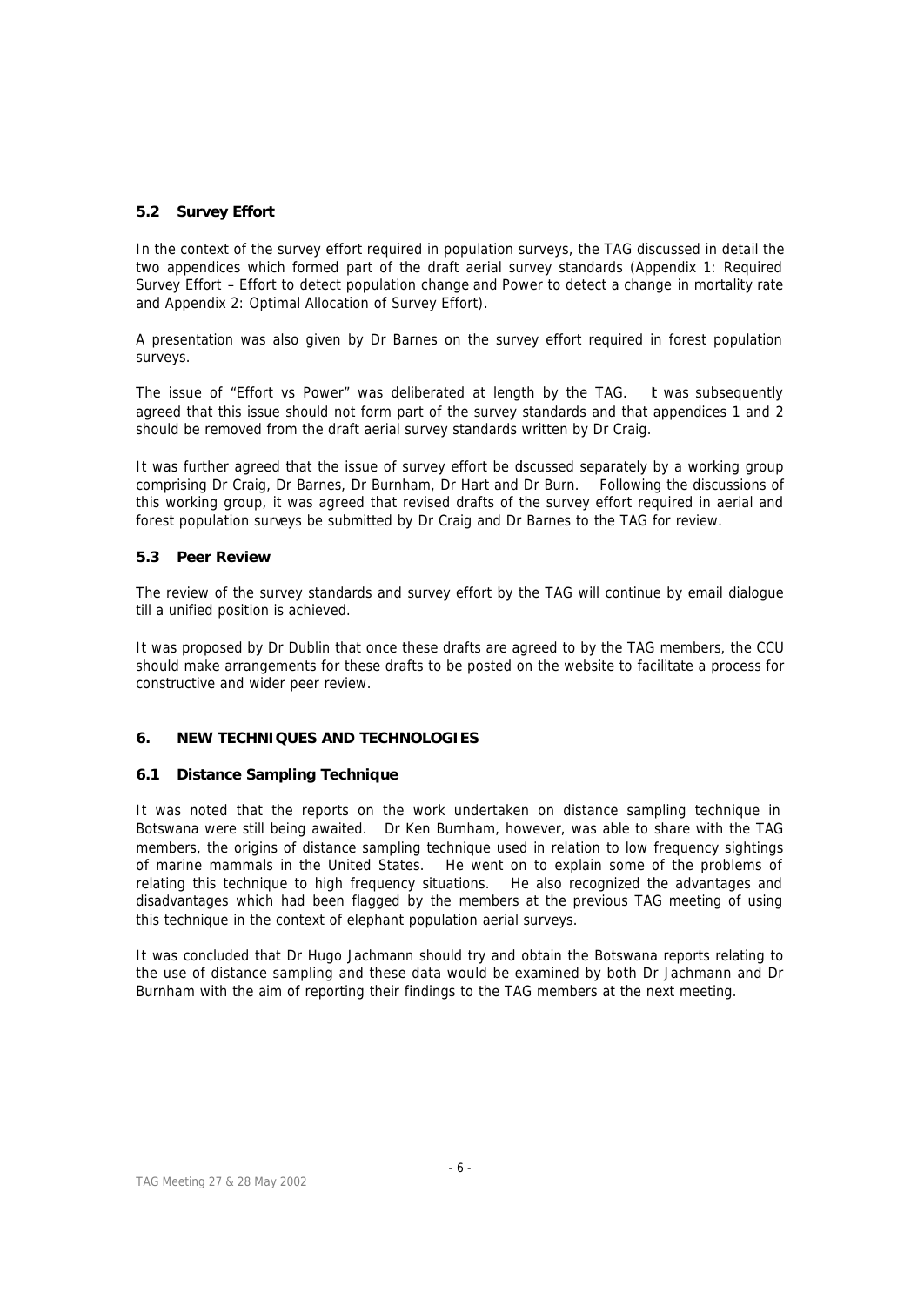## **6.2 Cybertracker**

The Director reported on the desire of the EC to facilitate further development of the Cybertracker under the auspices of an EC project. It was uncertain when the EC funds might become available, however, it was hoped that US\$380,000 might be made available to develop the Cybertracker in the context of the MIKE monitoring programme.

It was also noted that other similar technologies are currently being investigated, eg. in the Southern African rhino work. The TAG supported the suggestion that a small workshop be convened to discuss the other innovations alongside the Cybertracker, with a view to making a recommendation to the members on the feasibility of these technologies.

# **7 CITES MIKE – NGO Dialogue Session**

The Chair tabled the draft responses to the list of questions that were received from the WWF and other NGOs pertaining to the open-dialogue session to be held the following day.

The TAG provided inputs and finalized the formal responses to these questions, a copy of which is attached hereto in Annex I.

## **8 NEXT TAG MEETING**

Proposed that the timing and venue of the next regular TAG Meeting be scheduled in January 2003 in Ghana, with the possibility of an interim meeting to be held in September 2002 in Nairobi to consider any technical issues pertinent to the Progress Report being provided to the Range states at the regional meeting in September 2002.

The Chair concluded the meeting by thanking members of the TAG, MIKE staff and the Resource Specialists for their input to this TAG Meeting.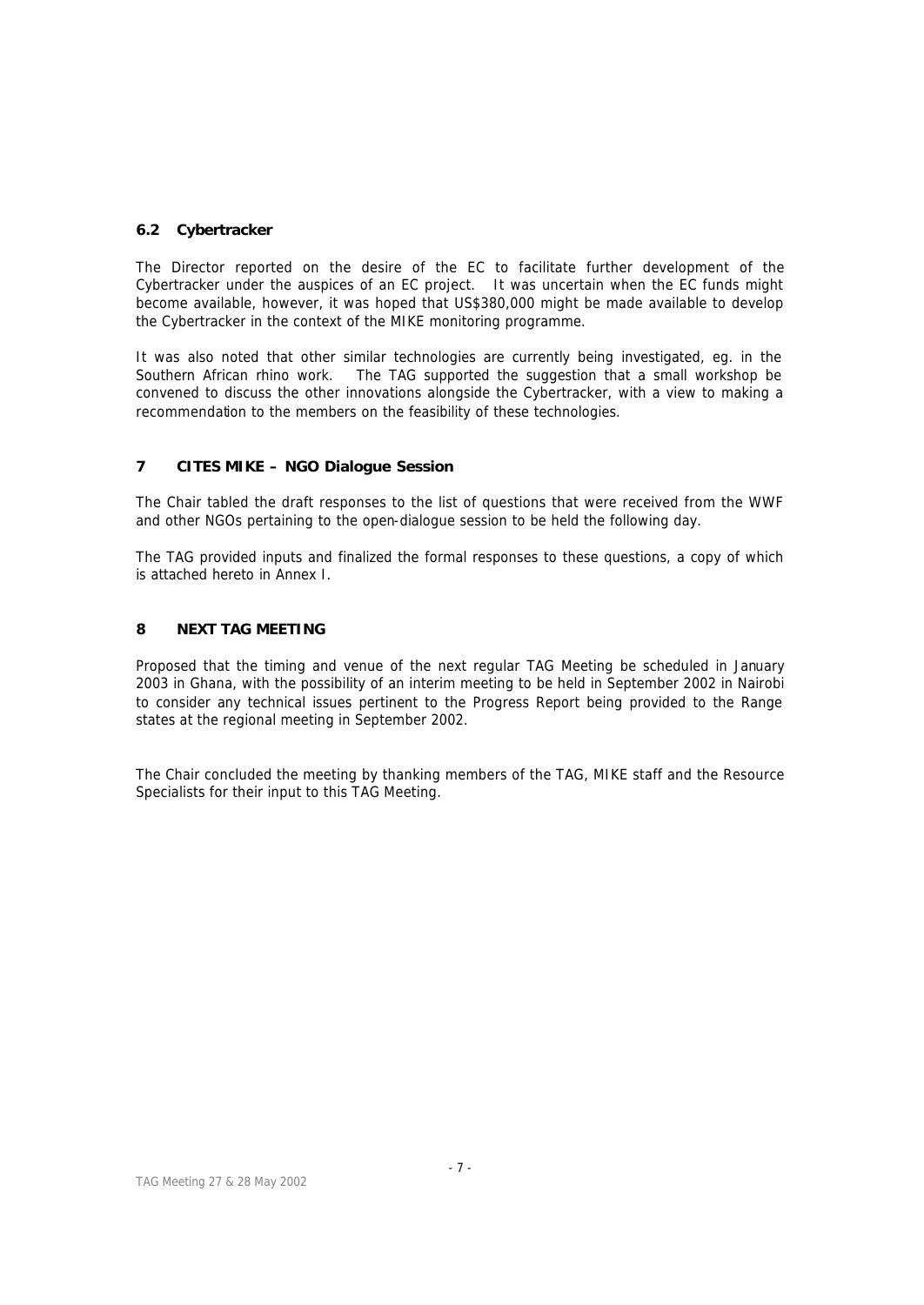### **ANNEX I**

# **QUESTIONS FOR THE MIKE TEAM**

## **A. MIKE Statistical design**

1. Does the TAG judge that the statistical power of the MIKE analytical framework is adequate to assign particular causality to any changes in illegal killing? (WWF Species Programme)

*In interpreting this question it is important to distinguish that the statistical power of the MIKE design and causality are two different issues.* 

*It is clear that sufficient power to detect significant change will require data collected over a period of several years. The statisticians feel that tentative estimates of the statistical power of the current sampling design could be obtained using relatively little data, and this is currently under discussion by the TAG.* 

*The issue of causality was addressed at the last CoP, when it was agreed that it was an unrealistic expectation because it never was going to be possible for MIKE, or any other system, to establish causality with absolute certainty. However, when sufficient data become available, MIKE will be able to provide robust measures of the strength of evidence for particular causal effects. Indeed resolution 10.10 was amended in recognition of this at CoP11. Instead MIKE will attempt to identify the factors that are influencing any decline and with sufficient collection of data over time, it should get easier to detect the possible influence of any factor, including future CITES decisions. The fact that MIKE was originated in a CITES context to help CoP processes, has masked the potential of MIKE to inform Range States on what is occurring in their countries and Sub-regions, irrespective of any CITES decision. The range states are certainly aware of this and welcome it.*

2. Despite the re-wording of Decision 10.10 at CoP11, a number of CITES, Parties are still saying that they will await the results of MIKE before deciding whether or not the decisions made at CoP10 were damaging to elephant conservation. How confident is MIKE that the Parties are fully aware of MIKE's limitations in terms of identifying a confirmed causal relationship between changes in trends and CITES listing decisions? (Susie Watts)

*In terms of the decisions made at CoP 10, MIKE will not determine whether those decisions were damaging or not, because they predate the start up of MIKE. WE need now to look ahead. The issue therefore is: are parties aware of what MIKE can and can not do in terms of assisting future decisions? Most parties are aware that MIKE will not be in any real position to provide information that might assist any decisions under consideration at CoP12. Nevertheless the feedback we are getting is that the range states, at any rate, do believe that MIKE can provide information that will make a significant contribution to their decision making, be it at the site level, the sub-regional*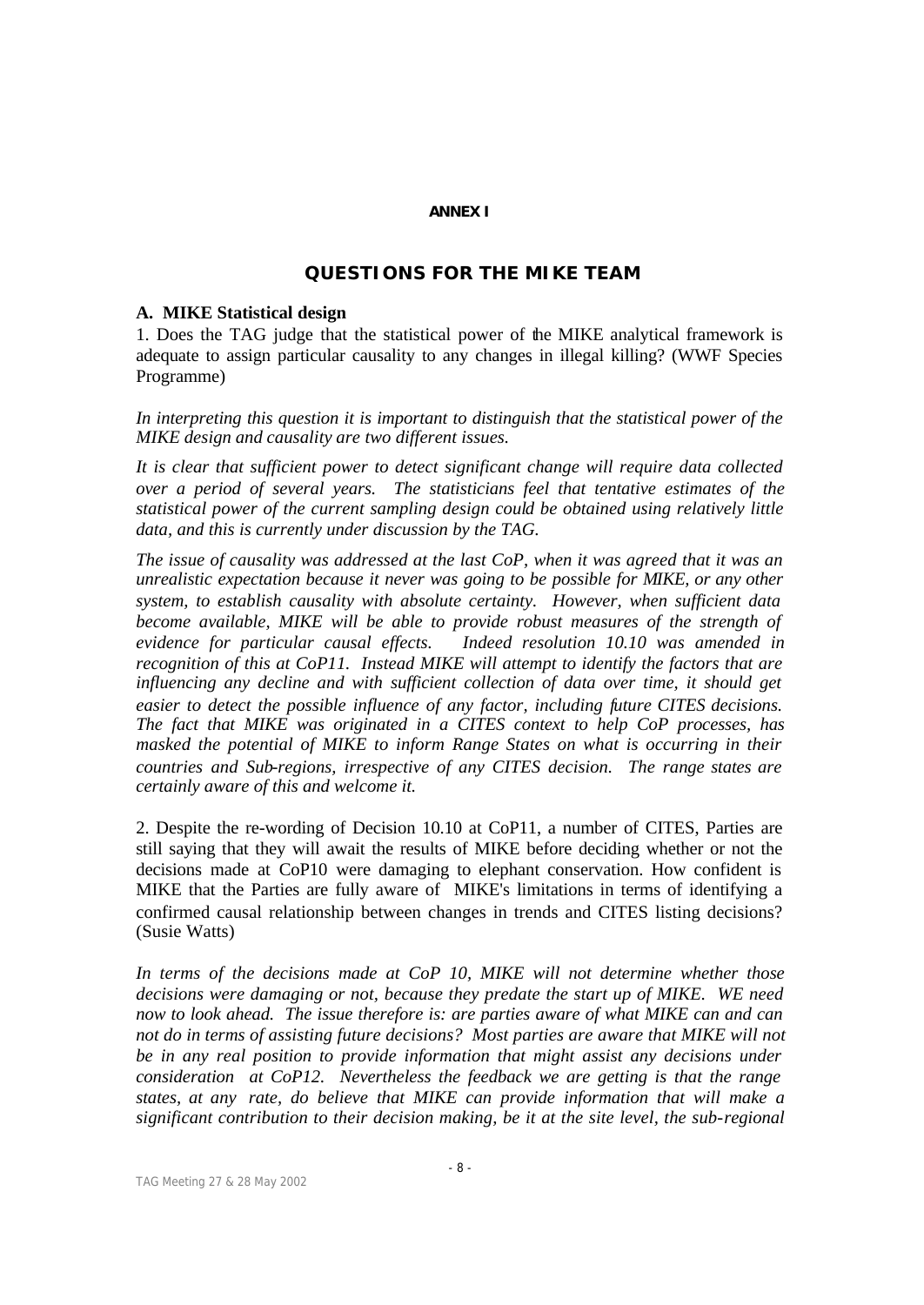*level and the CoP level, hopefully from CoP13 onwards. In the longer term, as MIKE gains enough sites in each range state, it should be possible to assist more usefully at the national level.* 

# **B. MIKE operational design**

3. When developing implementation protocols, frameworks, and capacity, is attention paid to ensuring MIKE implementation will be sustainable? e.g. not reliant on continued external inputs? Or is this goal unrealistic? (WWF Species Programme)

*It is a fundamental objective of MIKE to help the range states integrate the monitoring system into their own routine, such that they are not dependant on external support in the longer term.* A great deal of effort has gone into a dialogue with the range states *clarifying this objective and confirming that MIKE will not support a process which requires bonuses, primes, etc. to undertake what they themselves have mandated to be developed as part of their own capability. To be fair, the range states have acknowledged and confirmed this objective. But in this regard, we are also requesting site partners, such as yourselves, who are willing to help with MIKE, to negotiate at the outset of any project, a commitment from the relevant Government that they can and will absorb any incremental staffing and other resources, into their recurrent budget. Because law enforcement monitoring and data analysis can still be very effective, using existing resources, this goal is not believed to be unrealistic. There is a bigger challenge in getting population surveys, particularly forest ones, integrated on a self sufficient basis. However the range states are actively considering a regional approach as part of the solution.* 

*If there is a sustainable issue, then it is probably not so much at the range state level, but more the issue of maintaining the Sub-regional Support units and the Central Coordinating unit. In considering the future of these units, it will be important to recognise their functions in terms of capacity building, data analysis and co-ordination, sub regional and global co-ordination, harmonisation and standardisation, etc.*

4. How effective has MIKE implementation been in boosting local capacity for wildlife monitoring and enforcement? (WWF Species Programme)

*It is too early to say. It is important however to distinguish two aspects of local capacity. The first is developing existing capacity to be more effective. MIKE should be able to achieve that. The second is helping capacity to grow to more optimal levels. This is harder because of the reluctance by Governments to increase wildlife sector budgets. This latter aspect is a challenge for all of us, not just MIKE.*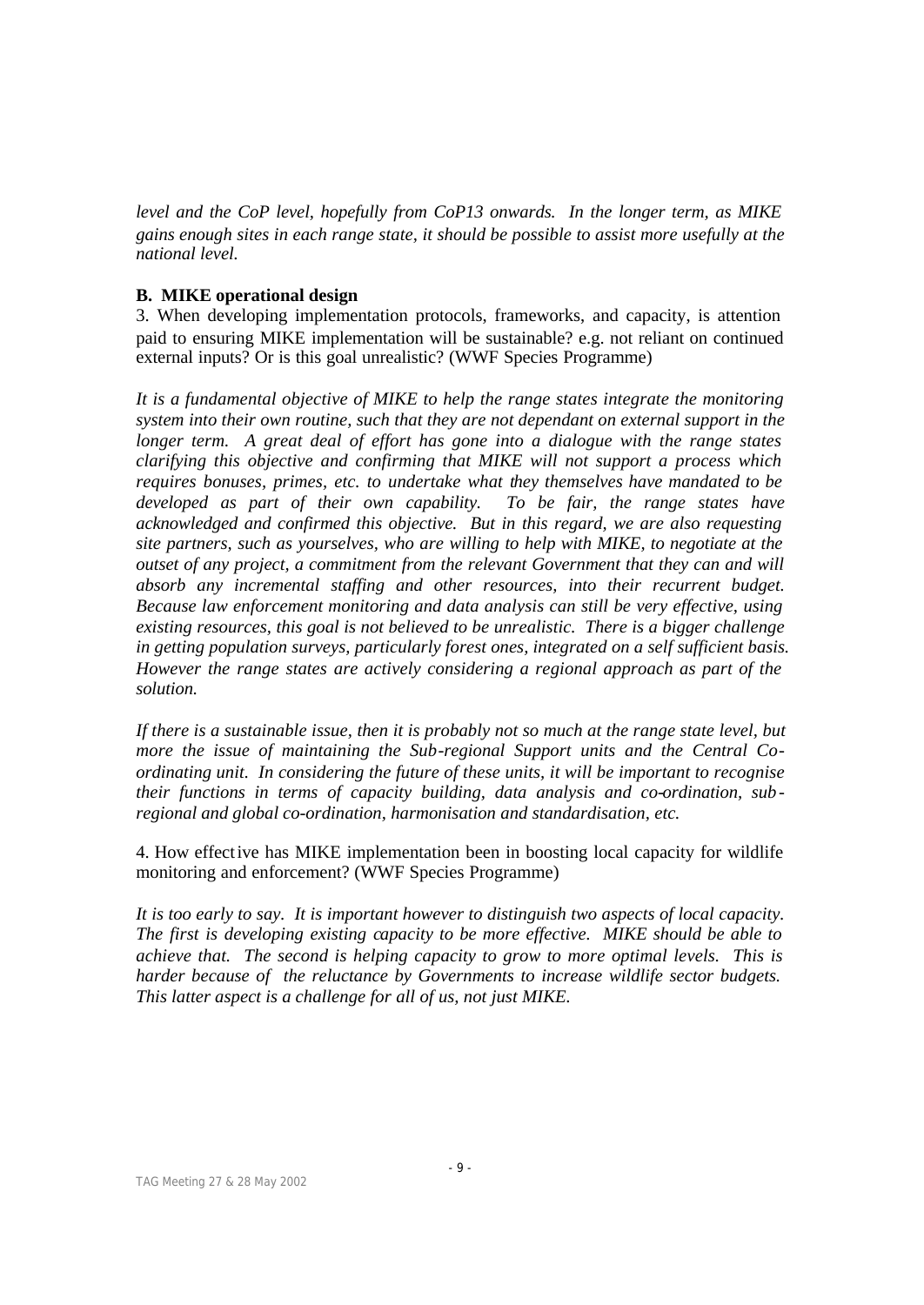5. What are the procedures for reporting incidents from point of origin to final incident filing, for example regarding:

-consistency between areas and participating parties, -specialised equipment and personnel required for collating data and reporting,

-generation of centralised results and reports? (Jo Hastie, EIA)

*It is part of the MIKE design that the data collection and analysis should be systematic in terms of methodology and time. Fortunately the range states fully subscribe to this standard, because they want the ability to know how the information was generated, know that it is of an internationally acceptable standard and be able to share it with each other, particularly, where they have cross-border linkages. To achieve this goal, MIKE uses the TAG for harmonising the science and methodology; provides initial training at the Sub-regional level and has the CCU to oversee the maintenance of consistency between Sub-regions.*

*More specifically, this consistency is supported by MIKE forms, and even where some countries have their own forms, there is agreement that they will ensure MIKE data is collected. It is supported by designated National and Site Officers. It is supported by standardised equipment. It is supported by a data management process that starts at the site level and builds up at the National, Sub-regional and Continental levels. Reports at the Sub-regional level have to be agreed with the Sub-regional Steering Committees.*

6. Are there formal systems established for cooperation and exchange of information between MIKE and ETIS? (WWF Species Programme)

*MIKE is an information system capturing data on populations and illegal killing, largely derived from in situ operations, whilst ETIS is an information system capturing data on illegal trade largely derived from ex situ operations. It is not yet clear though where the two exactly start and stop. For example, where do road block activities fit in. There is a need therefor for a formal system to be established. At present that has not been done, but it is an objective to try and achieve such linkages. Obviously where MIKE processes produce information relevant to ETIS, then sending on such information will be encouraged. It is also no accident that we have the Reading University Statistical Unit helping both of us, as we wish to have their help in linking up the information. But it is also useful to see the information from MIKE and ETIS as being one of "checks and balances". So for example, if either one is picking up a trend that the other is not, this can be used as feedback, to help the other review their own process.*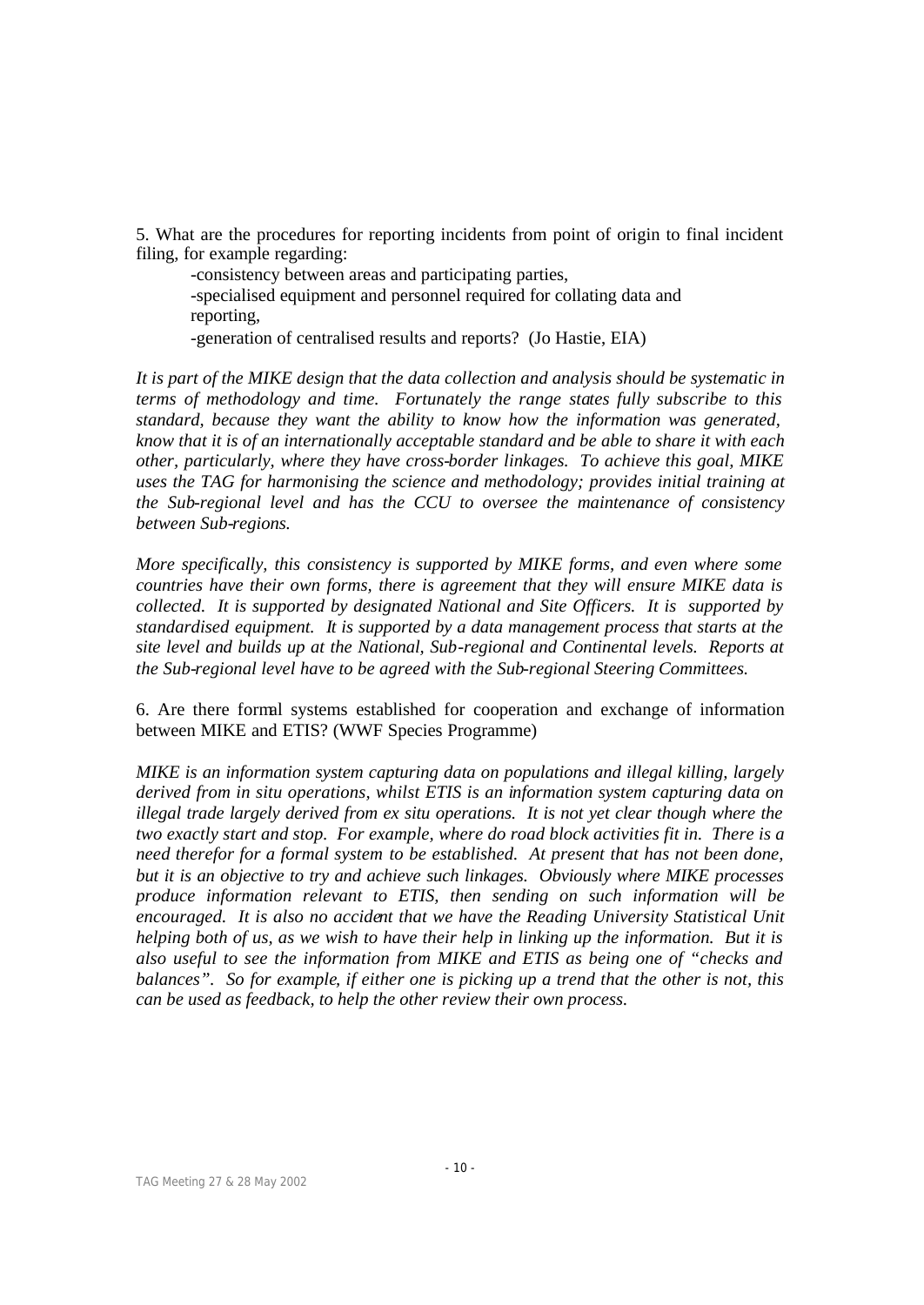7. What is the current policy on data access, use and ownership? This is a point needing clarification among NGOs, Range Country Authorities, MIKE and the Secretariat.

*Whilst there is an unwritten policy that has been agreed at the implementation meetings, a policy will be properly documented, and it is the intention to formulate a policy on data ownership and dissemination and request approval for it at the MIKE meeting of the Range States scheduled for September. In answering this question it is important to distinguish raw data from partially or fully analysed data, which becomes information. It is worth emphasising however that the Range States have indicated their keenness to have MIKE reviewed information placed in the Public Domain. This unwritten policy is as follows:*

*MIKE is a programme mandated by the range states to systematically collect standardised data that will provide information to help them formulate management and policy decision. The raw data and information therefore belongs in the first instance to the Range States themselves. This is fairly clear cut at the site and national levels, where the collection and site level analysis is undertaken. From the National level, the raw data and information moves onto the Sub-regional Support Office, for Sub-regional coordination. The results at this level are provided to the Steering Committees. The raw data and any subsequent information added along the way then carries onto to the Central Co-ordination Unit, who carry out the sub-regional and Continental level analyses, which are again shared with the Range State Directors. The MIKE staff and the TAG members who can and should facilitate in assisting the analysis process, etc. are in no position to release this data and information.*

*The release of raw data and information for a country remains at the discretion of that range state. At a Sub-regional level it is at the discretion of the Steering Committee.* 

## **C. MIKE Implementation**

8. In how many field sites is MIKE currently returning reliable data? (WWF Species Programme), and

9. What is the projected time frame for all African sites returning reliable data? (WWF Species Programme)

*For Population surveys, some 15 sites have had a survey in the last year, and it is planned that all sites will have had a survey done before the end of next year. As at the end of May 2002, it remains true that some 5 Southern African sites are currently returning reliable LEM data and 2, possibly 3, sites in Central Africa. This is because those sites have been operational for some 2 years. For the rest MIKE implementation only began in October 2001. All the Sub-regions have now had their LEM training workshop and the Support Officers are following up with individual site visits. Over the next 2-3 months, we hope to see 80% of all sites delivering monthly LEM reports.* 

10. How far advanced is MIKE implementation in Asia? (WWF Species Programme)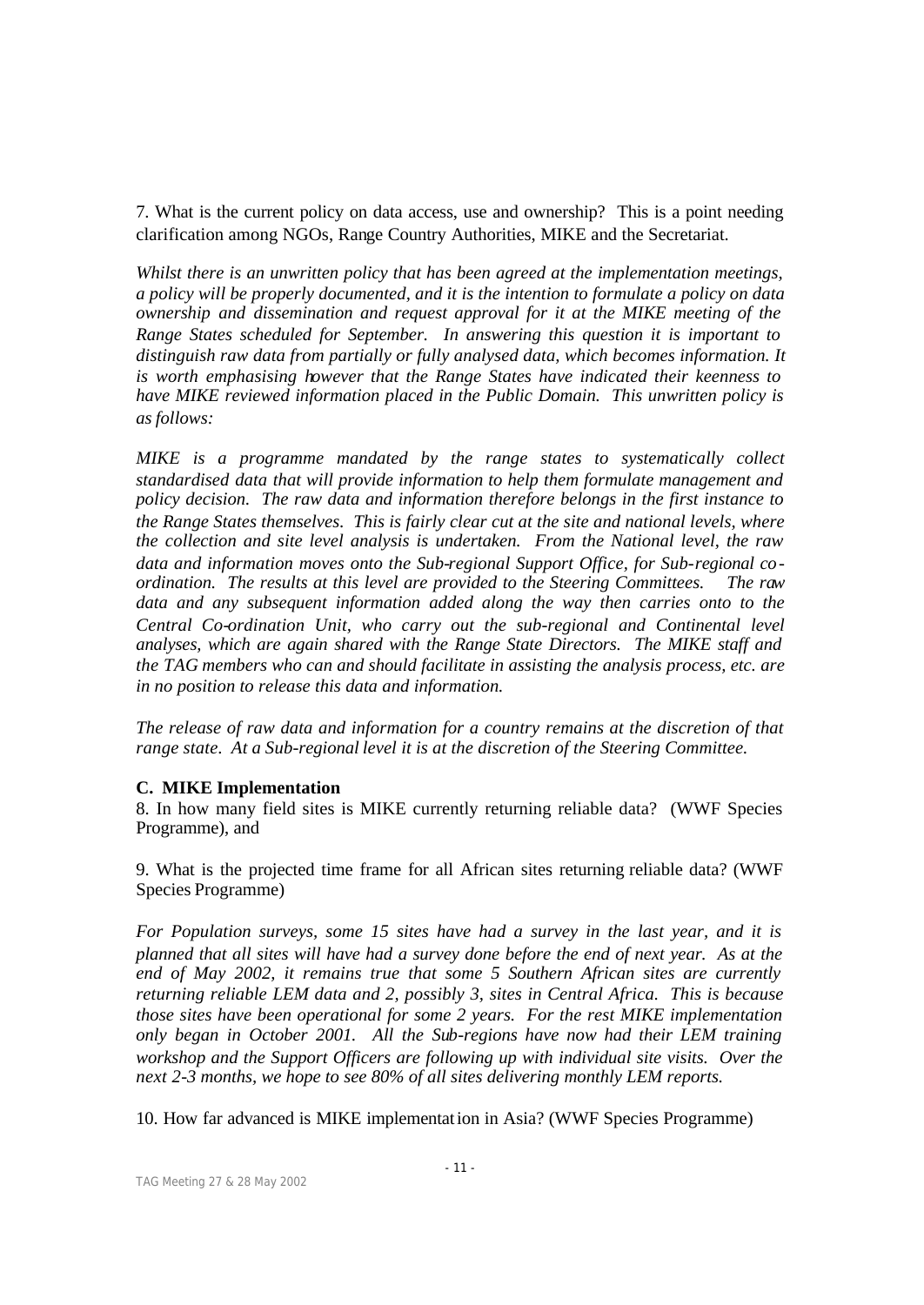*Notwithstanding an implementation meeting in S. E. Asia (Burma, Thailand, Malaysia, Indonesia, Laos, Vietnam, Cambodia and China) in 1999, MIKE implementation in Asia has not started, because of lack of funds. Under these circumstances, a fundamental decision was taken to concentrate on getting Africa up and running, before concentrating on Asia. However the DSG, CITES Secretariat and the MIKE Director, recently visited the USA and held discussions with USFWS, CI, WCS and WWF-US, and there is now a real possibility of having funds secured to enable a 2 year phase 1 implementation in S. E. Asia, started before CoP12. This leaves S. Asia (India, Sri Lanka, Nepal, Bhutan and Bangladesh). The plan is for the Director to visit India to discuss MIKE implementation during August or October.*

11. If MIKE were implemented in Asia, would MIKE's statisticians be able to alert us that the Asian elephant has gone extinct in any given year, if less than 60 000 African elephants have died that same year?

- If the answer is yes, has something changed in the statistics of MIKE to enable this to be possible?
- If the answer is no, does it make fiscal or ecological sense to implement MIKE in Asia? (WWF Species Programme)

*Attempting to make such a simple extrapolation from Africa to Asia is misleading. The question implies that if MIKE fails to detect a drop of 60,000 elephants across Africa (i.e. approximately 10% of the continental population) then it would not be able to detect a similar absolute change in Asian elephant numbers. The implication is that the entire population of Asian elephants could go extinct without MIKE detecting it.*

*This is not the case. 60,000 of 600,000 is not the same as 60,000 of 60,000. For example, a 50% decline in the Selous population, from approximately 110,000 to about 55,000 did not go undetected by aerial counts and statistical tests. Today the Selous population is estimated in excess of 60,000 and we estimate that aerial surveys at 10% intensity should be more than adequate to detect a significant population decline between two surveys. For smaller populations, like Addo in South Africa with 300 individuals, even smaller changes in absolute numbers would be detected by annual counts and individual monitoring.* 

*Perhaps a more analogous situation to Asia is West Africa with numerous small, pocketed populations numbering in total less than 10,000. We expect MIKE to detect much smaller changes here than that implied by the question.*

*Perhaps the more important question is whether Asia would enjoy the benefits that MIKE is bringing to elephant conservation in Africa. MIKE has a broader remit that may be overlooked.*

• *It is engaging range states in valuing information as a basis for decision making*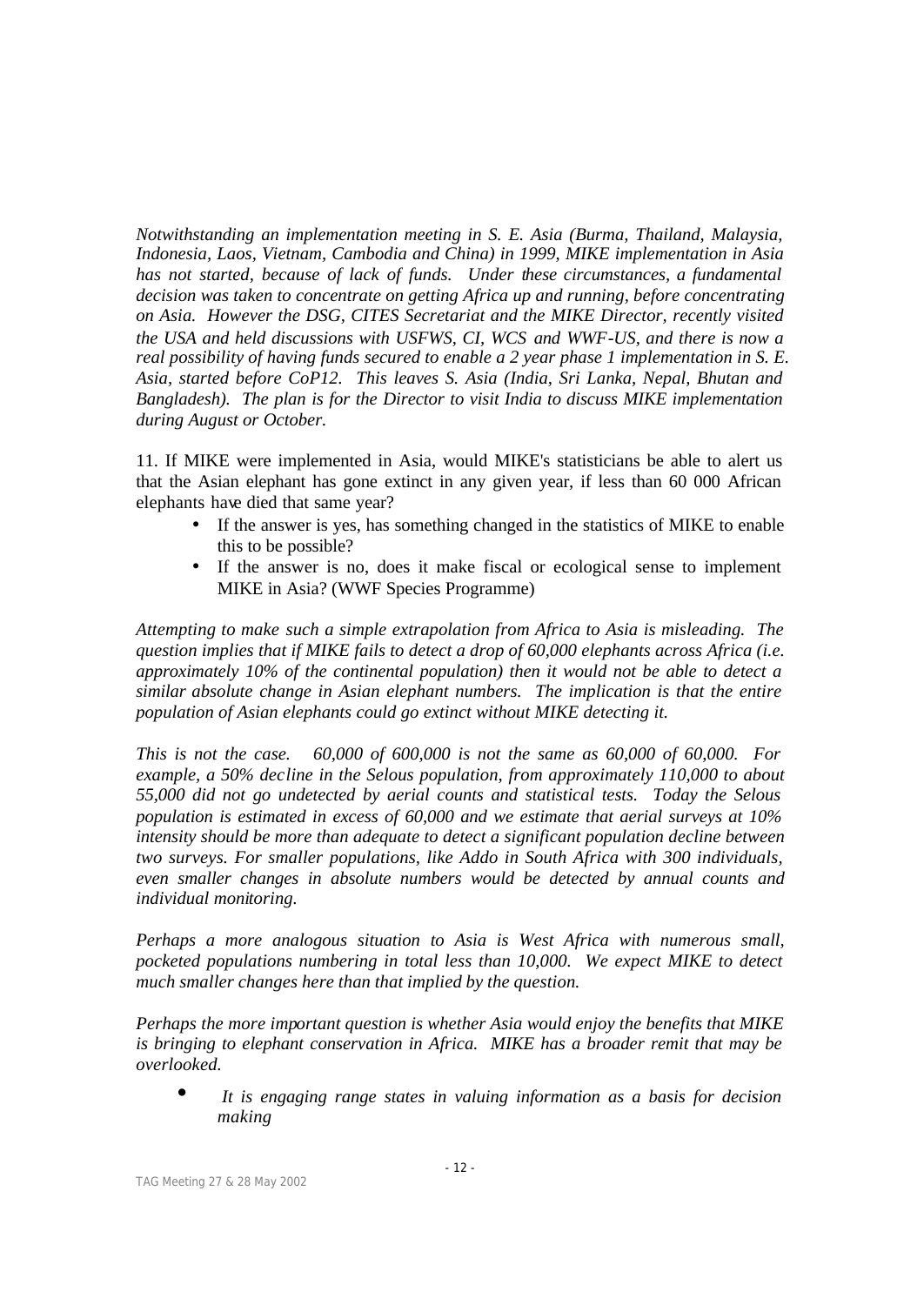- *It is developing their own capacity to collect such information*
- *It is empowering site managers to collect, analyse and use the information for guiding their optimum use of scarce resources.*
- *It is encouraging real cross-border collaboration including a demand for systematic and harmonised approach to data management at different levels including the sub-region*
- *It is a catalyst for harmonising different monitoring systems initiated by different donors because MIKE was mandated by the range states themselves, including the appointment of MIKE officers*
- *It is a catalyst for moving elephants and their conservation centre stage*
- *By encouraging range state ownership of the process in a Sub-regional context, it draws out a greater sense of responsibility and concern over failure to maintain elephant populations.*

12. What level of commitment and enthusiasm has been shown by government regulatory authorities with whom the TAG is working to implement MIKE? (WWF Species Programme)

*First it is important to emphasise that the TAG does not work per se with the Government wildlife authorities. This is largely the responsibility of the MIKE staff. That said, the issue of Government commitment and enthusiasm is pertinent. Whilst MIKE implementation still has a long way to go, the progress that has been achieved so far, would not be possible without range state commitment. Evidence of this can be seen in that each sub-regional workshop has been attended by all participating countries. Since then, we have lost touch with Nigeria (but we are not alone in this). All the range states, except the 1 above, have put in place their National and Site officers. The great majority were regularly complaining about the delay in starting up MIKE. There is constant pressure to extend MIKE to more sites. Obviously this could be a honeymoon period, but if MIKE can continue to foster that this is a range state owned programme, with the potential to benefit each and every range state, as well as fostering cross border collaboration and we do not raise false expectations, then I think the commitment and enthusiasm will stay.*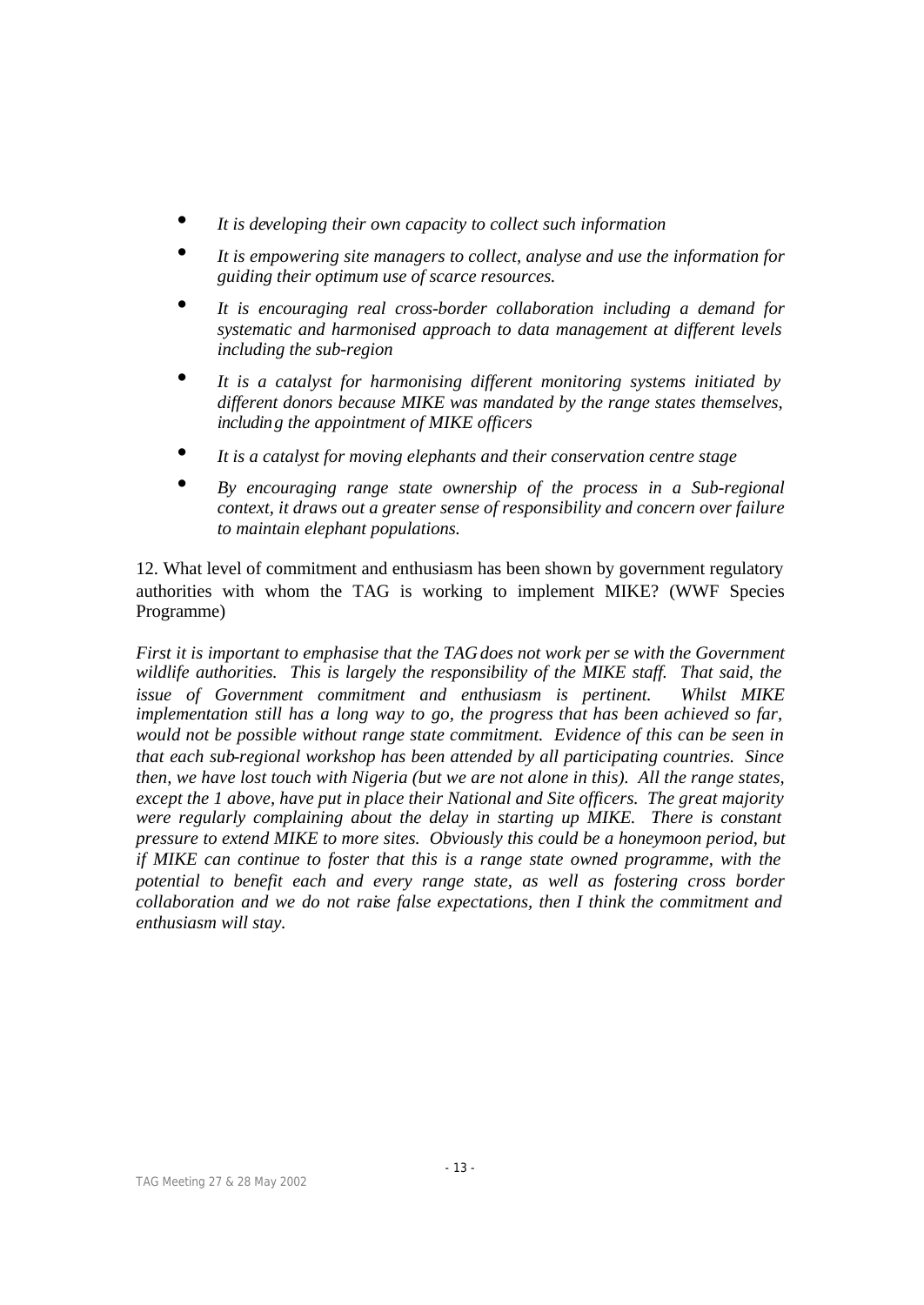# **D. MIKE funding and NGO partnerships**

13. How large is the current shortfall in funding for MIKE and does the Director think that this shortfall will compromise the overall success of MIKE, either in terms of the quality of data/data analysis or in terms of the longevity of the MIKE programme overall? (Susie Watts)

14. What resources does MIKE still require to enable it to become fully functional in both Africa and Asia ? In this regard, how does the Director see partnerships developing with NGOs ? And what do they think NGOs can do to help more, particularly with respect to capacity building within range states and what it thinks NGOs can do to help more, especially in terms of capacity building within range states. (PJ Stephenson, WWF International)

*The current funding is for 18 months and is restricted to Africa. There is now a likelihood that funds can be secured to allow a 2 year phase in S.E. Asia. The estimated requirement to provide a 2 year implementation programme in that Sub-region is approximately US\$700,000. The vision is that we would like to provide support for 10 years so as to remove any risk of the capacity developed falling backwards, whilst ensuring full self sufficiency at the end of that period. At present, the situation is such that there is a real risk that at the end of the initial periods, MIKE will take a nose dive. If that happens, then MIKE is severely compromised. We are therefore urgently trying to secure longer term funding. The DSG and I recently visited Brussels and we believe that the EC want to help sustain MIKE through the longer term. The current situation is that the EC are looking in to which is the most appropriate budget line for assisting MIKE.*

*Whilst donors such as the EC can provide the backbone for supporting MIKE, very real assistance has been provided by some of the NGOs. The potential for this obviously continues and we actively encourage and seek such partnerships. This partnership can take different forms. Many sites have or can have partnerships between the Wildlife Agency and the NGO. Such partnerships could adopt the monitoring process in their project support, with the provision of training, equipment (for example, we now know that GPSs are part and parcel of every day monitoring life, yet MIKE was planned initially on only 2 GPS per site), LEM capacity building, etc. In such a situation, we would request two things, the training, equipment and operational activities are harmonised and that any incremental development of staff, vehicles, etc. are able to be continued and sustained by the wildlife agency, post project. Another approach can be a thematic one, whereby the NGO can contribute, lets say, to population surveys or data management development across sites. One or two NGOs are indicating their enthusiasm by becoming full MIKE partners which broadens the areas of assistance even further.* 

*Because MIKE is a range state mandated programme, then it is an opportunity to join forces to help the range states help themselves, but hopefully in the spirit of a family*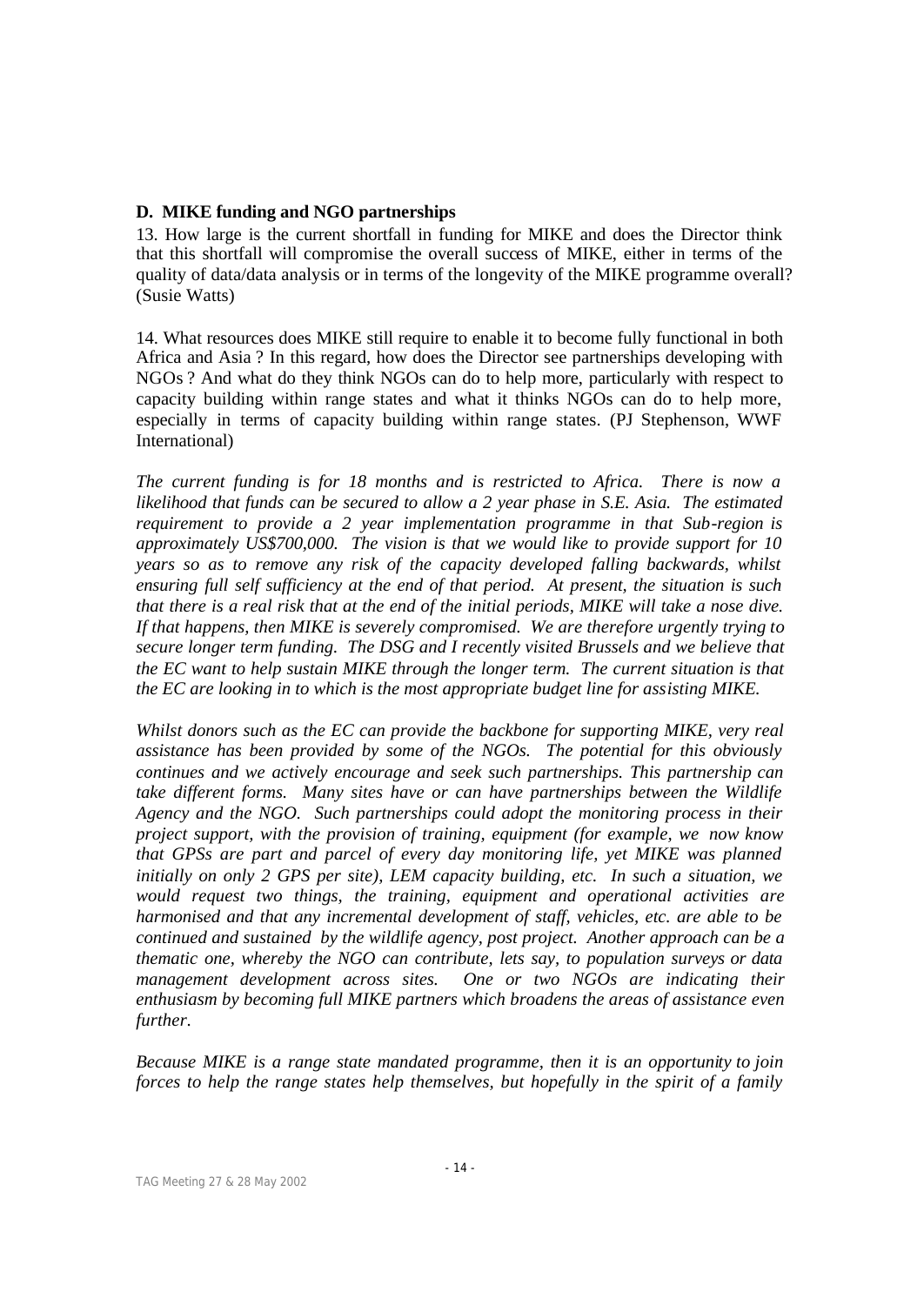*rather than "empire carving". But obviously the NGO needs to believe in MIKE and feel it is worthwhile.*

# **E. MIKE and ivory trade policy**

15. Is MIKE capable of delivering the requisite information to enable the lifting of the ivory ban? Is MIKE not just another case of putting in place a system which will never meet the conditions and thus ensure that there can never be any ivory trade? (Yaa Ntiamoa-Baidu, WWF International)

*Essentially MIKE is a programme for equipping Range States with better information about their elephants and what is happening to them. What MIKE is likely to do is demonstrate that illegal killing is motivated by more factors than the decisions taken by a CoP. The connection or otherwise between what one range state does and its impact on another should also become clearer. This should facilitate each range state to decide more confidently on how it would respond to requests for resuming any ivory trade. MIKE should also facilitate the range states dialoguing with each other, developing trust and changing a decision more speedily, if it proves necessary. Both sides of the ivory trade spectrum have expressed their fear that MIKE is a vehicle for banning the trade for ever or for allowing a resumption of trade, so presumably they cancel each other out. In reality, MIKE should be able to and hopefully will provide information that is transparent, has integrity and is trusted. It is up to the parties on how they use that information to determine their policy. The difference will be that there should be less criticism that such decisions were based on a fear on what might happen, because we should have a better indication of whether that fear was well grounded or otherwise.*

# 16. Is the MIKE process sufficiently robust/rigorous and neutral to withstand influence from either side of CITES debates? (Rob Little, WWF South Africa)

*Time will tell, but the essence of MIKE is to be a supplier of information that is robust rigorous and neutral. The point has been put to all range states, that if MIKE is to succeed, it has to have objectivity and integrity and that we can not predict what information will come out of MIKE. So far, no range state has disagreed with that, and they all seem aware that MIKE may produce information that does not support their hopes and aspirations, whatever side of the spectrum they happen to be. Lastly we believe MIKE's neutrality has to be defended to the hilt and we believe everyone supports that position.*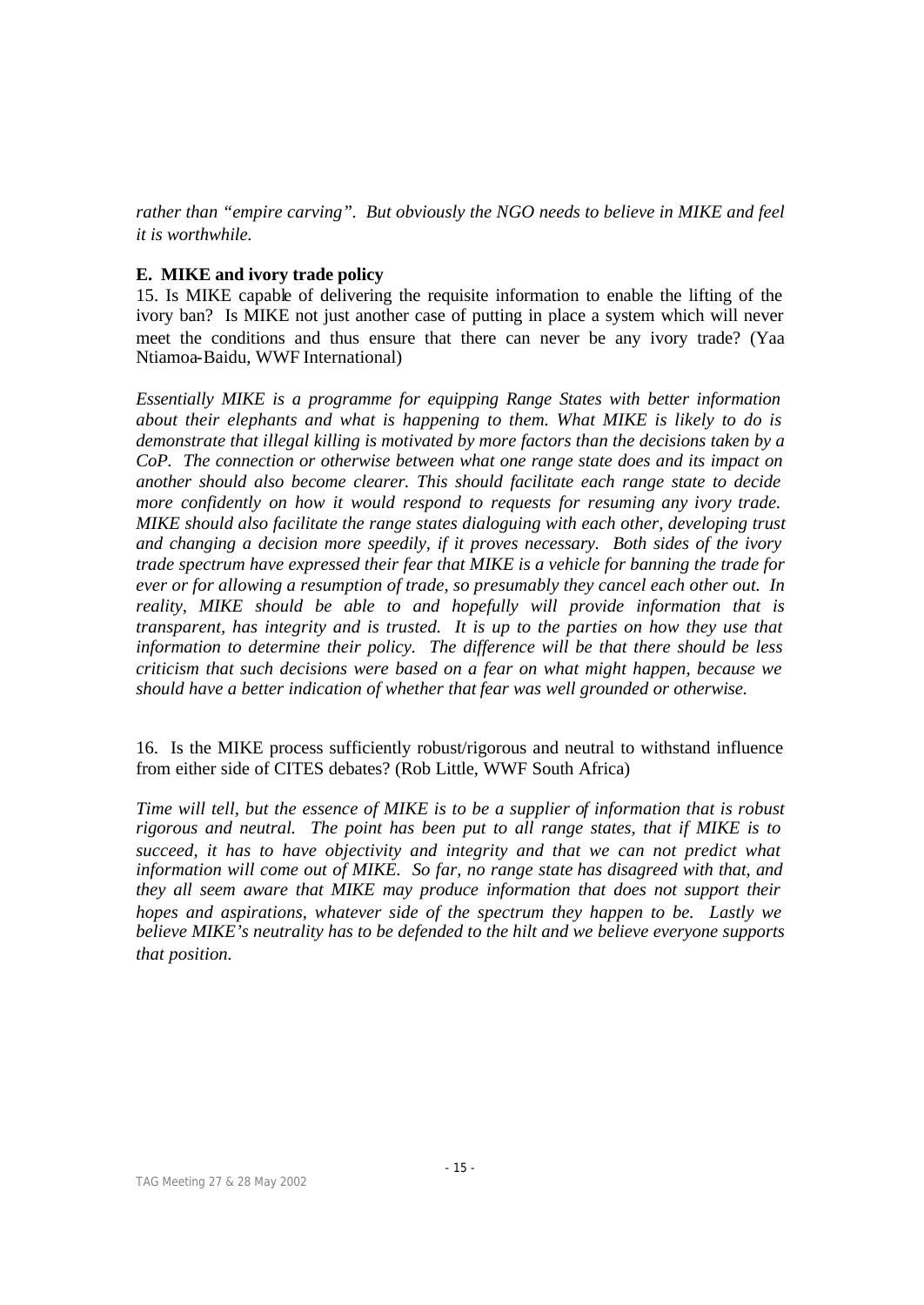# **ACTION PLAN (On issues related to the TAG)**

| <b>Action Points</b>                         |                                                                                                                                                                                                                                       | <b>Action by</b>                                                      |
|----------------------------------------------|---------------------------------------------------------------------------------------------------------------------------------------------------------------------------------------------------------------------------------------|-----------------------------------------------------------------------|
| 1.0 Minutes of the Last Meeting              |                                                                                                                                                                                                                                       |                                                                       |
| 1.1                                          | Posting of minutes on the MIKE website.                                                                                                                                                                                               | <b>MIKE Director</b>                                                  |
| 2.0 Matters Arising                          |                                                                                                                                                                                                                                       |                                                                       |
| Progress on MIKE Implementation              |                                                                                                                                                                                                                                       |                                                                       |
| 2.1                                          | The SSOs to report technical limitations on the e-Trex to the CCU. The Director shall liaise with<br>Garmin on technical modifications to the E-trex, and sponsorship possibilities for further purchases.                            | MIKE SSOs/Director                                                    |
| 3.0 Analytical Framework and Data Management |                                                                                                                                                                                                                                       |                                                                       |
| 3.1                                          | The SSO for Sout hern Africa to make available data from three MIKE sites to the Data Support Team<br>to enable the test-run analysis of MIKE data.                                                                                   | Philip Stander/Data Support Team<br>(Rene Beyers, Bob Burn, Ian Dale) |
| 3.2                                          | The Director and the Data Support Team to conclude the Data Analysis Framework; to submit this to<br>the TAG by email in time to incorporate it in the draft Progress Report to be presented at the<br>Regional Meeting in September. | MIKE Director/ Data Support Team                                      |
| <b>5.0 Population Surveys</b>                |                                                                                                                                                                                                                                       |                                                                       |
| 5.1 Survey Standards                         |                                                                                                                                                                                                                                       |                                                                       |
| 5.1.1                                        | Recommended that Director obtain the existing aerial survey data sheets previously approved by the<br>TAG and forward these to Dr Craig for incorporation to the draft aerial survey standards.                                       | Dr Craig / MIKE Director                                              |
| 5.1.2                                        | Dr Craig shall integrate the comments and suggestions of the working group into the revised draft<br>Aerial Survey Standards, which shall be resubmitted to the TAG members by electronic mail for<br>further input.                  | Dr Craig                                                              |
| 5.1.3                                        | Dr Barnes to submit the equivalent draft of Forest Survey Standards which shall be submitted to the<br>TAG by electronic mail for further input.                                                                                      | Dr Barnes                                                             |
| 5.2 Survey Effort                            |                                                                                                                                                                                                                                       |                                                                       |
| 5.2.1                                        | Dr Craig and Dr Barnes to submit the drafts of the survey effort required in aerial and forest<br>population surveys to the TAG for review, following the working group deliberations.                                                | Dr Craig/ Dr Barnes                                                   |
| 6.0 New Techniques and Technologies          |                                                                                                                                                                                                                                       |                                                                       |
| 6.1 Distance Sampling Technique              |                                                                                                                                                                                                                                       |                                                                       |
| 6.1.1                                        | Dr Jachmann to obtain the Botswana reports relating to the use of distance sampling. These data to<br>be examined by both Dr Jachmann and Dr Burnham and to submit their findings to the TAG at the<br>next meeting.                  | Dr Jachmann/ Dr Burnham                                               |
| 6.2 Cybertracker                             |                                                                                                                                                                                                                                       |                                                                       |
| 6.2.1                                        | The Director to co-ordinate a small workgroup to investigate the other innovations alongside the<br>Cybertracker, with a vew to making a recommendation to the TAG on the feasibility of these<br>technologies at the next meeting.   | <b>MIKE Director</b>                                                  |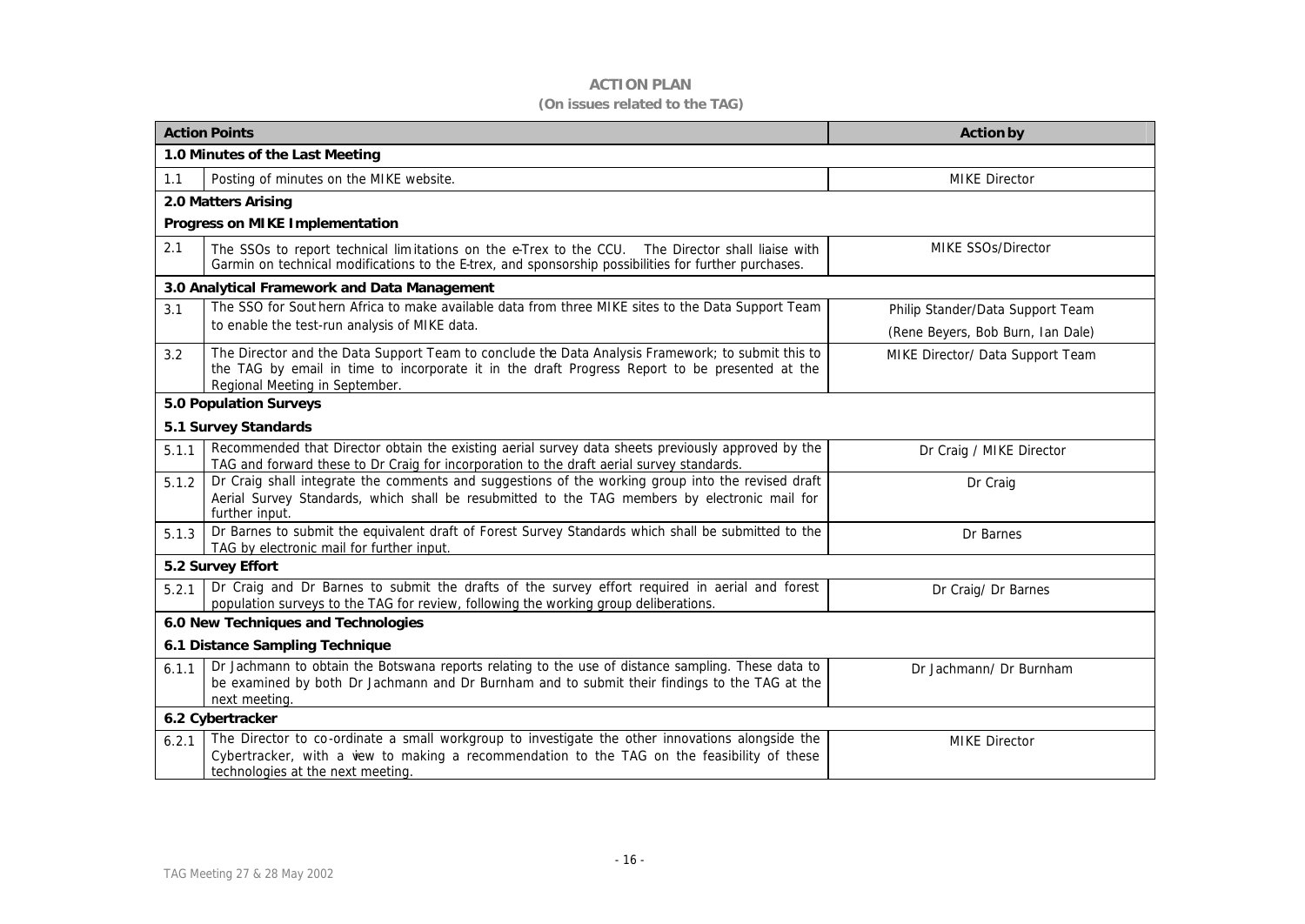#### **List of Participants**

#### *A. TAG Members*

## **Dr Richard Barnes**

Biology Division 0116 University of California 0116 La Jolla California 92111 USA Tel : +1 858 292 0803 Fax : +1 858 292 0803 Email 1 : rfwbarnes@aol.com or Email 2 : rfbarnes@ucsd.edu

#### **Dr Colin Craig**

P. O. Box 25476 Windhoek NAMIBIA Tel : +264 (61) 264405 Fax : +264 (61) 264405 Email : deb-col@iafrica.com.na

#### **Dr Holly Dublin**

IUCN SSC African Elephant Specialist Group P. O. Box 68200 Nairobi KENYA Tel : +254 2 576461 Fax : +254 2 570385 Email : holly.dublin@ssc.iucn.org

## **Dr Hugo Jachmann**

Bergstraat 32 6174 RS Sweikhuizen NETHERLANDS Tel : +31 (046) 443 0229 Email : H.Jachmann@tiscali.nl

#### **Mr Martin Tchamba** (*absent with apologies*)

WWF Cameroon Programme Office B. P. 6776 Yaoundé CAMEROUN Tel : +237 27 7083 Fax : +237 27 4240 Email 1 : mtchamba@wwfnet.org Email 2 : mtchamba@wwf.cm

#### **Dr Kenneth P. Burnham**

Colorado Cooperative Fish & Wildlife Unit 201 Wagar Building Colorado State University Fort Collins CO 80523 USA Tel : +1 970 491 5396 Fax : +1 970 491 1413 Email : kenb@lamar.colostate.edu

#### **Dr Iain Douglas-Hamilton**

Save the Elephant P. O. Box 54667 Nairobi KENYA Tel : +254 2 891 673/890596/890597 Fax : +254 2 890441 Email : iain@net2000ke.com

## **Mr Nigel Hunter**

CITES MIKE Programme C/o IUCN East Africa Regional Office P. O. Box 68200 Nairobi KENYA Tel : +254 2 570522 Fax : +254 2 570385 Email : nigelhunter@citesmike.org

## **Mr Moses Kofi-Sam**

Wildlife Division Private Mail Bag Takoradi GHANA Tel : +233 31 25322/7 Fax : +233 31 25327 Email 1 : moses@wildlife-gh.com Email 2 : osmo288@yahoo.co.uk Email 3 : padp@africaonline.com.gh

**Dr Zhang Yue** (*absent with apologies*) Email : Citeszhy@sina.com

**Dr Rahman Sukumar** (*absent but invited*) Email 1 : rsuku@ces.iisc.ernet.in Email 2 : ranjith@panlanka.net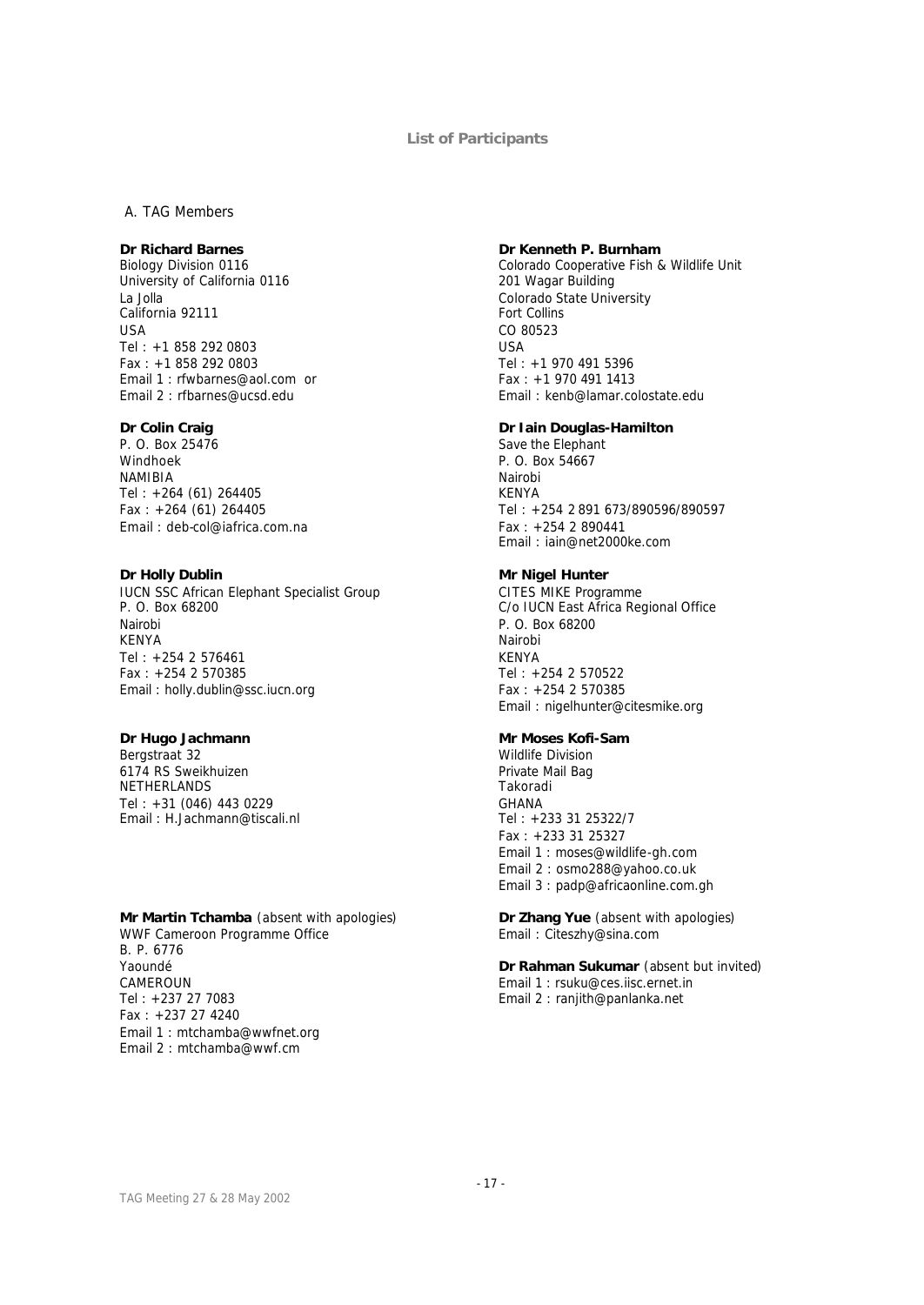#### **List of Participants**

### *B. MIKE Staff*

## **Mr Philippe Bouché**

Sub-regional Support Officer (West Africa) UICN BRAO 1er étage Immeuble Pharmacie Nouvelle Traoré Ave 182 de la Zone Commerciale Zone A Ouagadougou BURKINA FASO Tel : +226 30 7047 Fax : +226 30 7561 Email : philippebouche@citesmike.org

#### **Dr Philip Stander**

Sub-regional Support Officer (Southern Africa) P. O. Box 90427 Windhoek NAMIBIA Tel : +264 Fax : +264 Email : flipstander@citesmike.org

#### **Mr Sebastién Luhunu** (*absent w ith apologies*)

Sub-regional Support Officer (Central Africa) IUCN Bureau Regionale pour Afrique Centrale B. P. 5506 Yaoundé CAMEROUN Tel : +237 2216496 Email : sebastienluhunu@citesmike.org

## *C. RESOURCE SPECIALISTS*

## **Mr Rene Beyers**

Schrickbos 79 B-2980 Zoetsal BELGIUM Email : rbeyers@compuserve.com Email 2 : renebeyers@aol.com

#### **Mr Sani Massalatchi**

Sub-regional Support Officer (West Africa) UICN BRAO 1er étage Immeuble Pharmacie Nouvelle Traoré Ave 182 de la Zone Commerciale Zone A Ouagadougou BURKINA FASO Tel : +226 30 7047 Fax : +226 30 7561 Email : sanimassalatchi@citesmike.org

#### **Mr Edison Nuwamanya** (*absent with apologies*)

Sub-regional Support Officer (East Africa) CITES MIKE Programme P. O. Box 68200 Nairobi KENYA Tel : +254 2 570522 Fax : +254 2 570385 Email : edisonnuwamanya@citesmike.org

## **Mr Geoffrey Howard** (*absent with apologies*)

IUCN East Africa Regional Office P. O. Box 68200 Nairobi KENYA Tel : +254 2 890605 Fax : +254 2 890615 Email : GWH@iucnearo.org

#### **Mr Bob Burn**

Statistical Services Centre The University of Reading P. O. box 240 Reading RG6 6FN UK Tel : +44 (0118) 9316731 Fax : +44 (0118) 9753169 Email : r.w.burn@reading.ac.uk